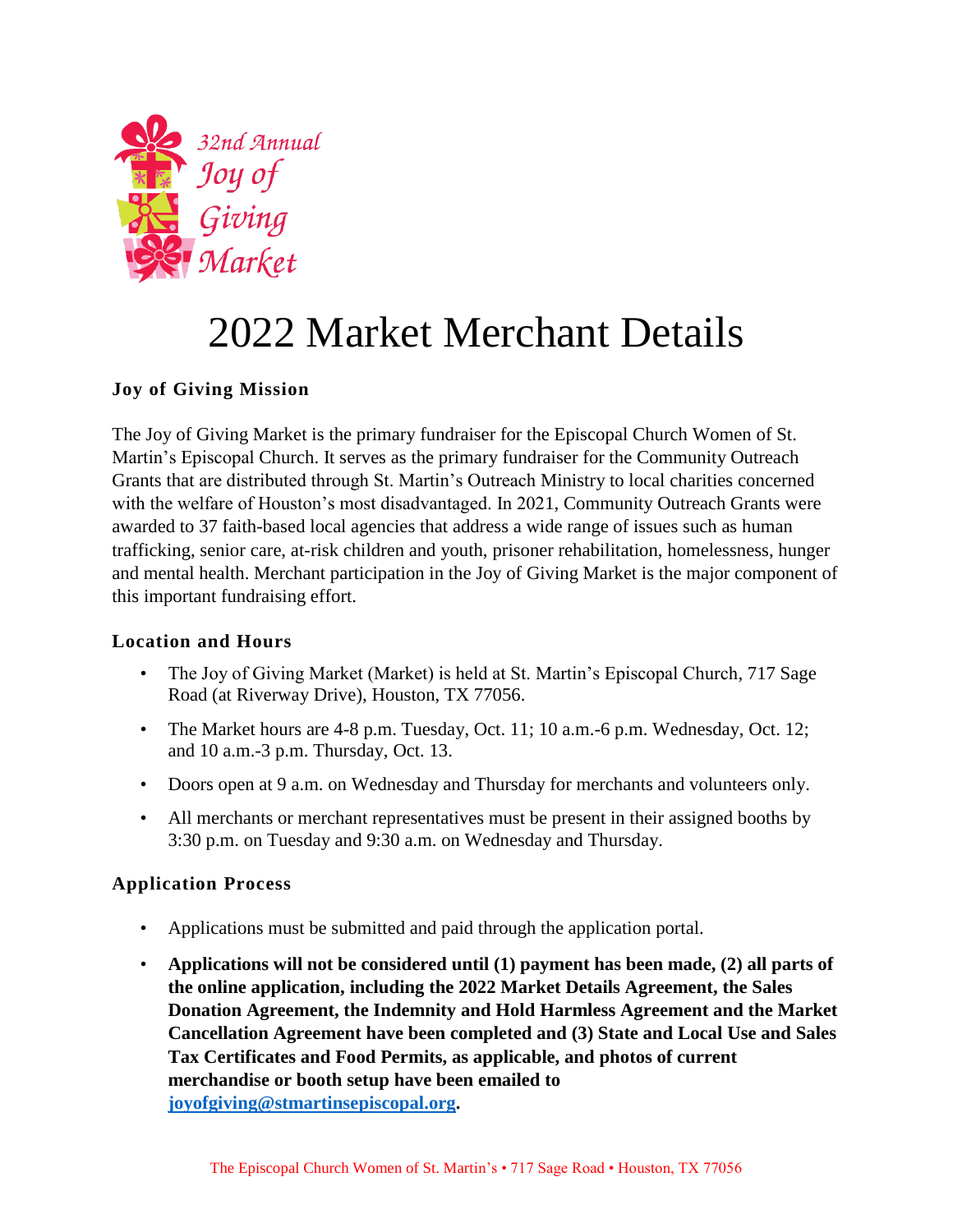- *The application deadline is Sunday, May 8.*
- The selection process is made by a jury. Past merchants are not guaranteed acceptance or previous booth location.
- Applicants will be notified by Monday, June 6, via email of acceptance or wait list status.
- Wait list applicants' will be refunded their deposit payment to the credit card used online by mid-June. Due to very high demand and limited booth space, merchants who are placed on the wait list will be notified only if booth space becomes available.
- Notification of any changes in application information, especially changes in email or mailing address, must be emailed as soon as possible to [joyofgiving@stmartinsepiscopal.org.](mailto:joyofgiving@stmartinsepiscopal.org)

#### **Merchandise and Products**

- Merchandise and products must be original.
- No imitation designer items will be allowed.
- All merchandise and displays must be appropriate for a church setting. The Market is a faith-based event and is held on a church campus. Products that are political in nature or considered inappropriate are not allowed.
- Burning candles and incense are strictly prohibited at the Market.
- Every effort will be made to avoid duplicating merchant offerings; however, St. Martin's cannot guarantee product exclusivity for each merchant.
- St. Martin's reserves the right to ask merchants to remove merchandise deemed inappropriate.

#### **Booth Dimension, Pricing and General Information**

- The fee for a single booth is \$200 (\$250 for a corner booth). The fee for a food merchant single booth is \$175 (City of Houston Food Permit required). Single booths are approximately 9' x 11' and have access to 400 watts of electricity. A limited number of double booths (does not include a corner booth) are available for \$475. Double booths are approximately 9' x 22' and have access to 800 watts of electricity.
- Individual booth spaces will be taped off. An  $11''$  x  $17''$  sign on poster paper showing the merchant's business name and booth number will be provided. **This sign must be displayed in a clearly-visible location in the booth for the duration of the Market.** Merchants may provide additional signage.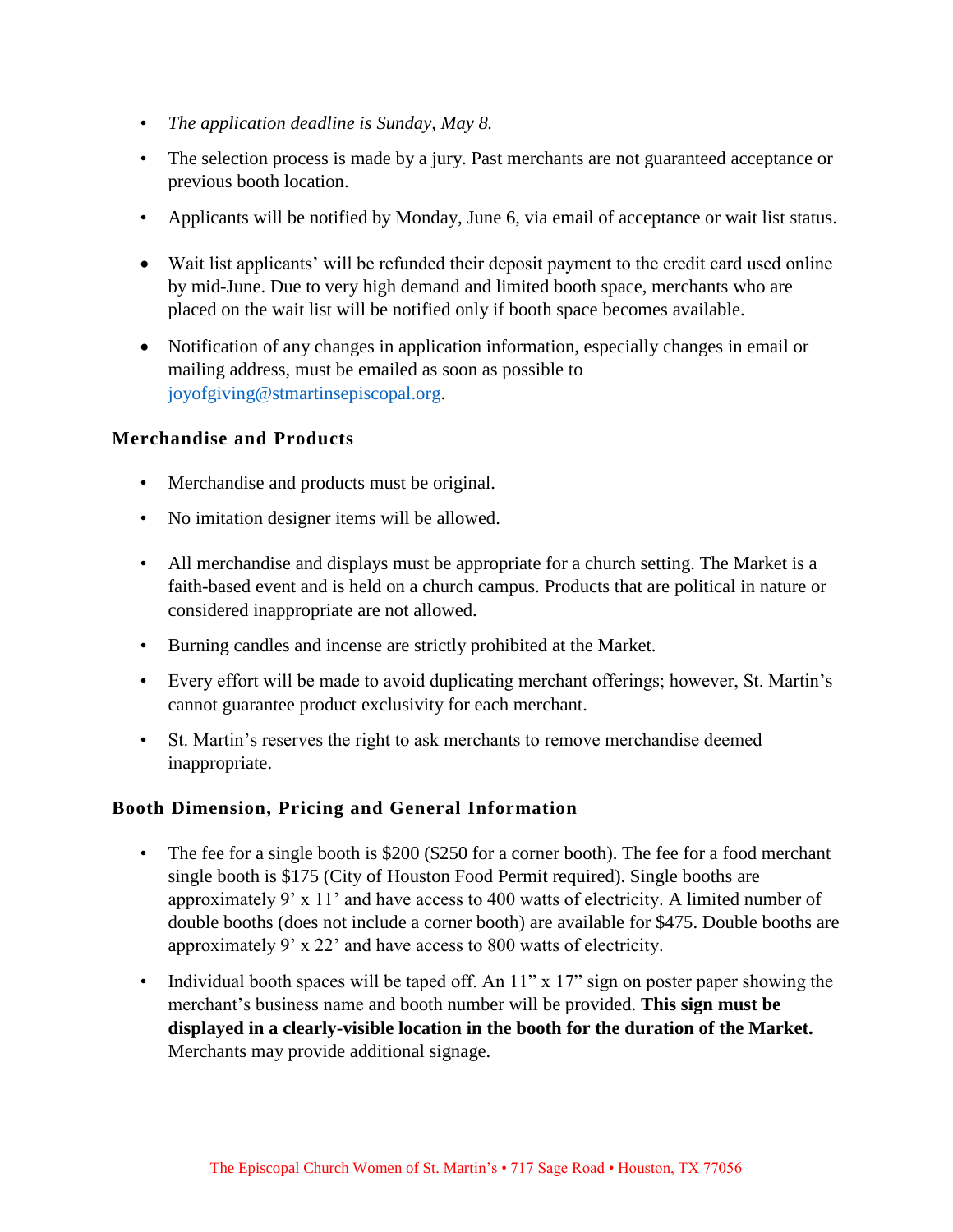- Maximum booth height is 12'. Merchants will be asked to move/remove walls or other obstructions in excess of this requirement.
- Only approved merchants may utilize booth space. Merchants may not share booth space with any merchant who has not been approved by St. Martin's.
- Merchants must provide a 25', three-prong, outdoor extension cord that is UL Certified and accommodates at least 10 amps/125 volts. Electricity usage will be monitored, and **the per-booth limit of 400 watts will be strictly enforced.**
- **All electronics must be plugged in by 1 p.m. Tuesday, Oct. 11.** An electrician on-site will check each booth during this time. *The per-booth maximum of 400 watts of electricity will be strictly enforced.*
- **Uncovered, 6'x 30" tables are available for rental at \$12 each, payable in advance**. Rental tables must be reserved before Wednesday, Oct, 5. To the best of our ability, tables will be placed in booths by check-in.
- **Please note that chairs are not provided by St. Martin's.**
- Merchants must provide display materials such as tablecloths, drapes, lattice, display racks, etc. and any equipment needed for hauling, building and decorating their booth. Merchants must also provide sales materials, such as calculators, pens and a cash bank. St Martin's is unable to provide monetary change.

# **State and Local Use and Sales Tax Certificate**

- All merchants must provide St. Martin's with a copy of their State and Local Use and Sales Tax Certificate **prior to their application being accepted**. A copy must be displayed in each merchant's booth throughout the Market.
- Exempt merchants must provide written documentation of the exemption. This documentation will be provided to St. Martin's accounting and legal departments.

# **Contributions**

- Merchants must agree to make a tax-deductible donation of 15% of total pretax sales and orders that result from participating in all three days at the Joy of Giving Market. The 15% tax-deductible donation is distributed to local charities in the form of Community Outreach Grants designated by ECW and St. Martin's Outreach Ministry. Donation will be collected at checkout on the last day of the market.
- Merchants are requested and encouraged to donate an item that is representative of their merchandise to the Joy of Giving Market Online Silent Auction. All items donated to the Online Silent Auction will be displayed at the Market (space allowing) and posted on the Online Auction platform with reference to the merchant's name, booth number and a link to their website, if applicable. Donations of items to the Online Silent Auction are tax-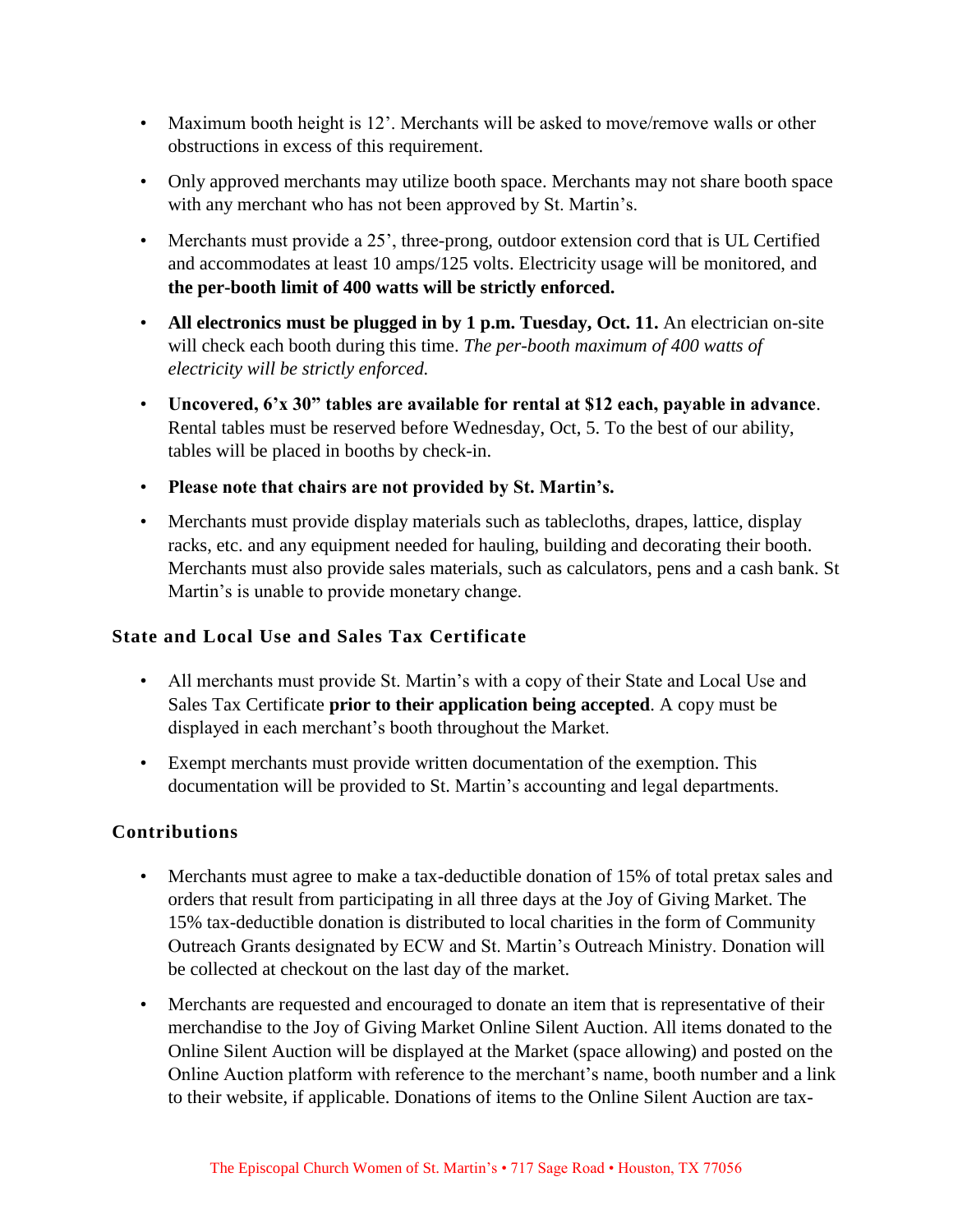deductible. A tax receipt will be emailed after the conclusion of the Online Auction. Proceeds of the Online Silent Auction are distributed to local charities in the form of Community Outreach Grants designated by ECW and St. Martin's Outreach Ministry.

• Merchants who wish to donate an item for the Online Silent Auction must email **a description** of the item, including fair market value, dimensions and any other helpful information and **a picture** (preferably 1088 x 816 pixels, maximum file size of 1MB) to [joyofgiving@stmartinsepiscopal.org](mailto:joyofgiving@stmartinsepiscopal.org) by **Wednesday, Aug. 31**. Donated items must be made available to the Online Silent Auction Committee by **noon Tuesday, Oct. 11**.

#### **Selling Food and Beverages/Food Permits**

- The City of Houston Health Department requires that all merchants selling and/or sampling foods have a Temporary Food Permit from the City of Houston.
- Information is available at houstontx.gov/health/Food/or through the Bureau of Consumer Health Services at 832-393-5740.
- Permits must be kept on site at all times for the duration of the Market. For ease of access by City of Houston Inspectors, permits may be displayed on the outside of booths.

## **Publicity**

- St. Martin's parishioners will receive frequent announcements, mailings and emails.
- The Market is publicized on Facebook and Instagram. Merchants are encouraged to use the **social media** hashtag **#JoyofGiving**, to post photos of products and share booth information for Market patrons. **Facebook**: @joyofgivingmarket and **Instagram**: @st.martinsjoyofgivingmarket
- St. Martin's social media outlets will provide details about the Market, the Online Silent Auction and information about all merchants. Merchants will receive an email requesting posts to be added to Market pages at random leading up to the Market. Specifications for these social media posts will be sent via email.
- The description of merchant donations to the Online Silent Auction will include the merchant's name, booth location and, if applicable, a link to the merchant's website. Access to the Online Silent Auction is not limited to Market shoppers providing increased exposure for participating merchants.
- A printed program will be provided to all attendees that includes the names of the merchants (by both booth number and by name and location). This program will include a map of the Market layout.
- Each merchant will be provided an 11" x 17" sign on poster paper that will include the merchant's business name and booth number.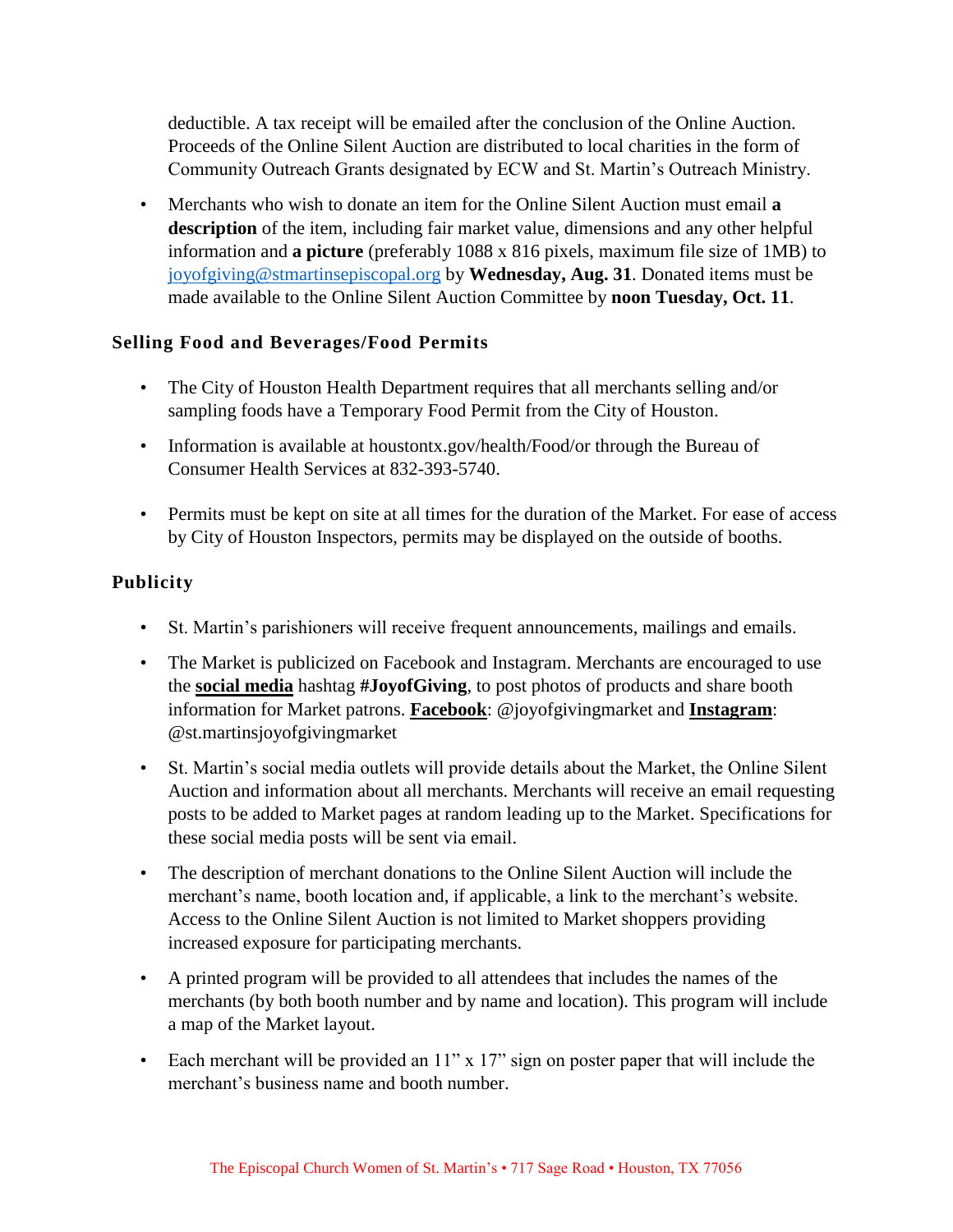## **Refunds, Empty Booth Policy and Inspections**

- Refunds of booth fees will only be granted if reservations are **canceled in writing by Thursday, Sept. 1**.
- All merchants must be present in their assigned booths for electrical inspection by 1 p.m. Tuesday, Oct. 11. Set up must be completed and each merchant must be present in their booth by 3:30 p.m. Tuesday, Oct. 11. Each merchant must be present in their booth by 9:30 a.m. Wednesday, Oct. 12, and Thursday, Oct. 13. In case of an emergency, merchants should notify Jane Garness or Jane Munoz at [joyofgiving@stmartinsepiscopal.org.](mailto:joyofgiving@stmartinsepiscopal.org)
- If merchants close their booth and leave the Market before the Market officially closes at 3 p.m. Thursday, Oct. 13, they may be subject to an additional fee.
- **Merchants who have not checked in with Jane Garness or Jane Munoz by 1 p.m. Tuesday, Oct. 11 will forfeit their booth space and all fees, unless the Merchant Chair approves an exception.**

#### **Merchant Check-In and Unloading**

- The Market will have a designated move-in schedule. Each merchant will be assigned a specific window of time to move in that must be strictly observed. If a merchant misses an assigned window of time, the merchant must wait until after the last group has moved in.
- Designated unloading areas and times will be mailed to merchants in September. The merchant's designated unloading area will also be that merchant's designated loading area when the Market closes.
- Merchants will be checked in at their designated unloading area before unloading. Jane Garness, Merchant Chair, or Jane Munoz, Merchant Co-Chair, will be at the unloading areas to greet merchants and hand out Welcome Packets. The Welcome Packet will contain Market information, official "Market" name tags (these "Market" name tags must be worn during set up and throughout the duration of the Market), and a Trailer Parking Permit (if parking a trailer on church premises).
- Merchants must provide dollies, carts or helpers necessary to unload their merchandise and booth display materials. **Church staff and volunteers will not be available to load/unload.**
- Merchants must unload their merchandise as quickly as possible before setting up and then move their vehicle to the merchant parking lot.
- All electronics must be plugged in by **1 p.m. Tuesday, Oct. 11, for electricity check.**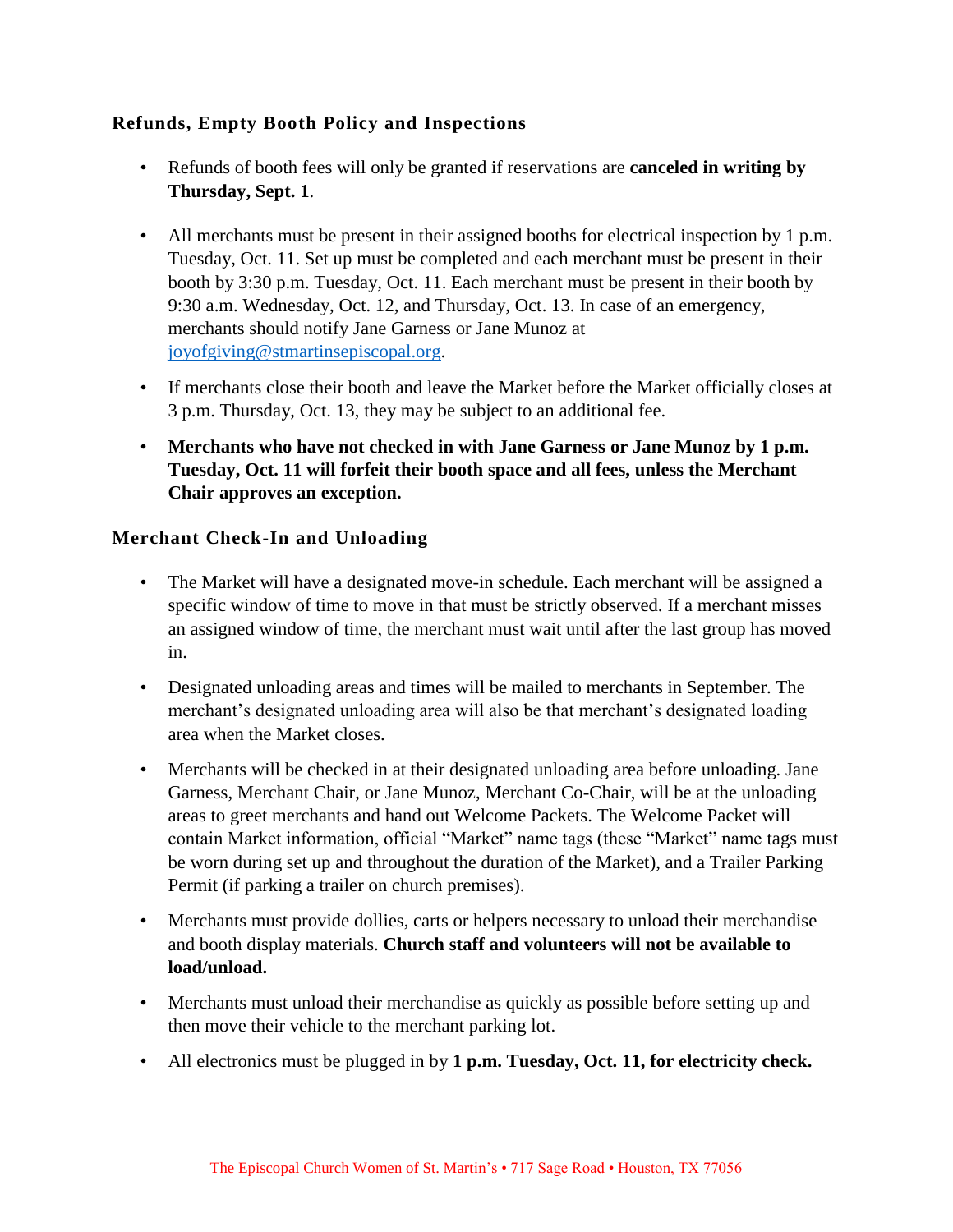• Wi-Fi log-in information will be provided in the Welcome Packet. **Merchants should consider having a backup Wi-Fi connection in case there is a network outage.**

#### **Safety and Security**

- Security officers will be on duty during set up, throughout the Market hours and during tear-down. In case of a life-threatening emergency, merchants should call 911 immediately and notify a Market committee member.
- In case of missing merchandise, merchants should immediately notify a Market committee member. The Market committee member will contact Security.
- St. Martin's will provide official "Market" name tags that must be worn at all times by each merchant and merchant representatives. Before or after Market hours, anyone not wearing a "Market" nametag will be escorted out of the shopping areas by Security. **Nametags must be returned at check-out on Thursday, Oct. 13.**

## **Parking**

- **Merchants must park in the designated merchant parking area only and not in other church parking areas**. A limited number of trailer parking spaces will be designated on campus for a fee of \$50, reserved before Wednesday, Oct. 5.
- Merchants who reserve trailer parking will receive a permit upon check-in.
- Trailers must stay parked for the duration of the Market.
- Any merchants found to have a trailer on campus without a permit will be subject to a fine of \$100 upon checkout.

#### **Changing Rooms**

- Shoppers may use the restroom areas in and around the Market to try on clothing. Dedicated changing rooms are not available.
- Merchants who allow shoppers to try on clothing or other merchandise are responsible for ensuring the safe return of their goods.

#### **Hospitality, Lunches and Concessions**

• Market volunteers will be available to monitor booths for five-minute periods when requested by a merchant. Market volunteers will not be allowed to act as sales representatives during these periods. Merchants may bring a sign to inform customers should they temporarily step away from their booth.